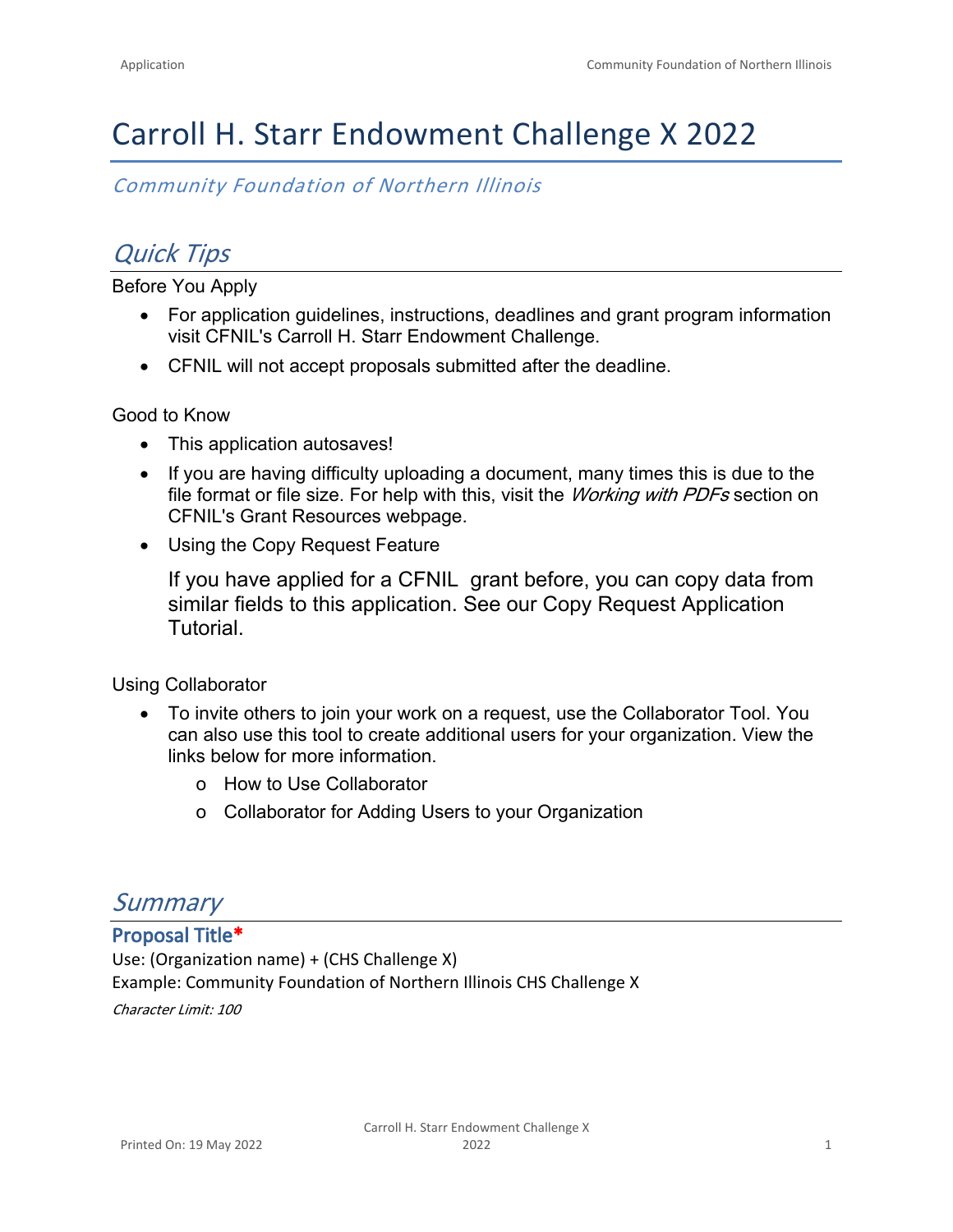### **Request Amount\***

How much are you seeking in a challenge grant from CFNIL? (This will be 25% of your organization's total goal.) CFNIL will match \$1 for every \$3 raised for a total match between \$5,000 and \$30,000.

*Character Limit: 20*

### **Request Reason\***

Why did your organization choose this amount? *Character Limit: 10000*

## **Organization Contribution\***

How much will your organization contribute to the Carroll H. Starr Endowment Challenge? (This will be 75% of your organization's total goal.) Organizations must choose to raise a total amount between \$15,000 and \$90,000.

*Character Limit: 20*

## **Total Goal\***

What is your organization's total goal for the Carroll H. Starr Endowment Challenge? (This includes contributions from your organization and the match from CFNIL.)

*Character Limit: 20*

### **Current Endowment?\***

Does your organization currently have an endowment?

### **Choices**

Yes No

## *Endowment Status*

### **Endowment Value\***

What is the value of your organization's total current endowment? (Can be a total of multiple funds.) *Character Limit: 20*

## **Endowment Location\***

Do you have an endowment at CFNIL?

**Choices** Yes

No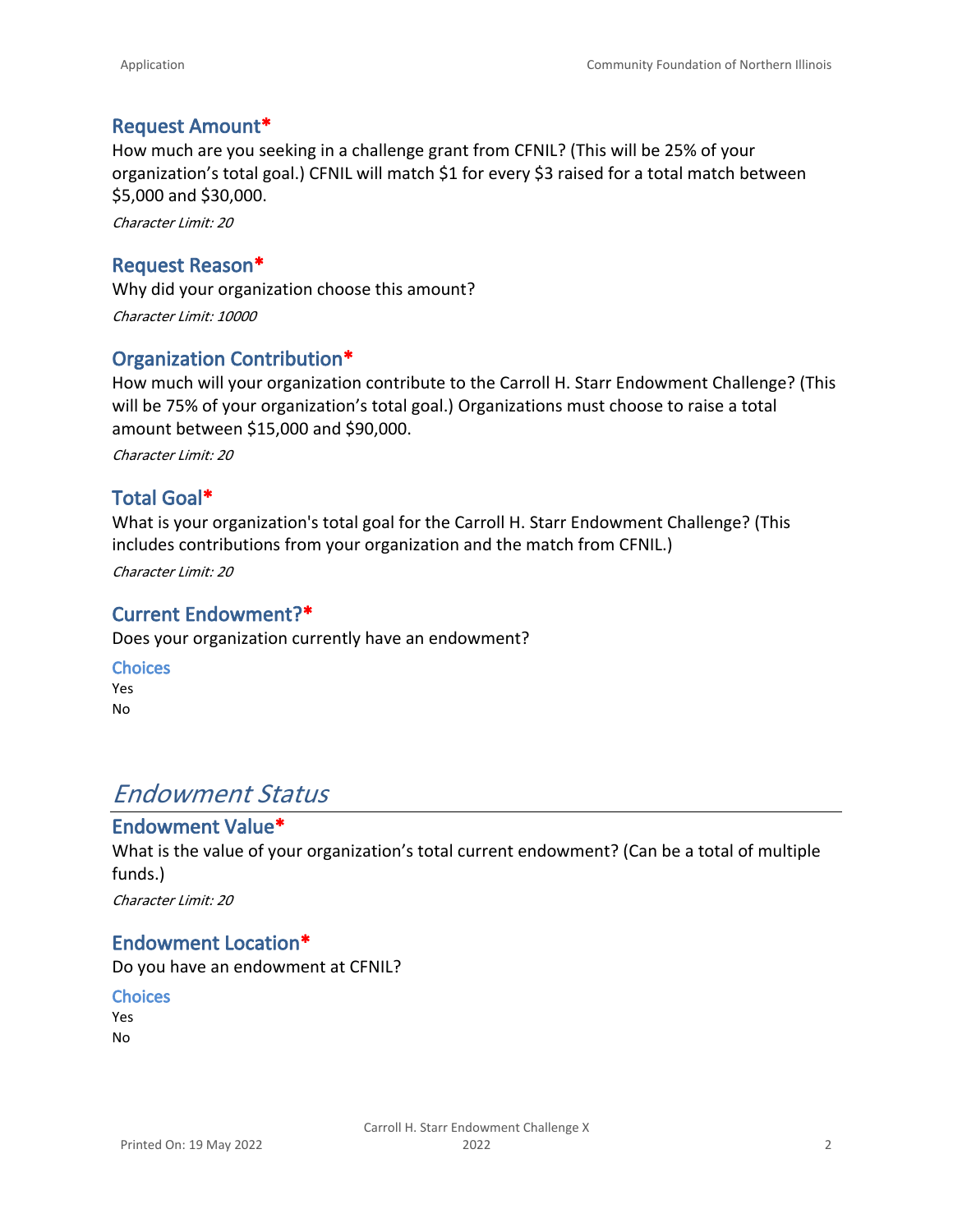# *Endowment Strategy and Vision*

## **Endowment Strategy\***

Please describe your organization's plan to reach your CHS Endowment Challenge goal. Your response should include a detailed explanation of how your organization will communicate its participation in the Challenge to its donors.

#### *Character Limit: 10000*

### **Please estimate the percentage of your organization's goal that will come from the following sources: (Total should add up to 100%)**

**Program Service Revenue\***

*Character Limit: 25*

**Bequest or estate gift (anticipated)\*** *Character Limit: 25*

**Bequest or estate gift (realized)\***

*Character Limit: 25*

**Existing Endowment\***

Funds from a currently existing non-CFNIL endowment.

*Character Limit: 25*

**Fundraising\*** New fundraising campaign specifically for CHS Endowment Challenge: *Character Limit: 25*

**Surplus from prior year\***

*Character Limit: 25*

**Donations from the Board\*** *Character Limit: 25*

**Other sources\*** *Character Limit: 25*

## **Mission Alignment\***

Explain why creating an endowment through the CHS Endowment Challenge is important to your organization. How will the annual distribution be used to strengthen your operations and improve your ability to achieve your mission?

*Character Limit: 10000*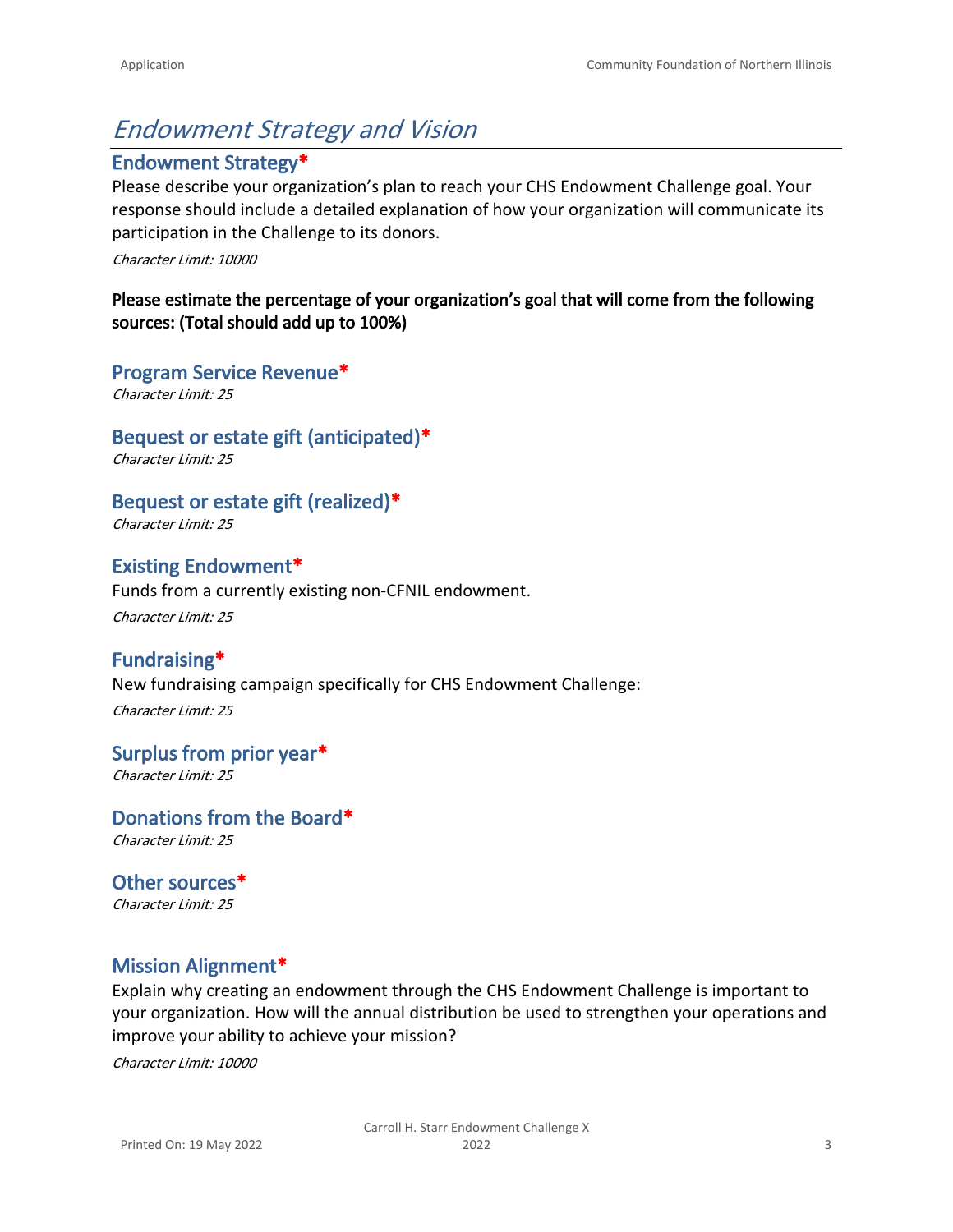## **Additional Proposal Info**

Use this space to clarify any part of the proposal that you feel needs further explanation. *Character Limit: 4000*

# *Demographics*

## **Number Served\***

Total number of unduplicated people your organization serves annually.

*Character Limit: 7*

### Counties Served:

What percentage of the number served will be residents of the following counties? If you don't expect to serve any clients in a particular county, enter 0% in the corresponding box.

### Example:

### **Boone**

75%

### **Boone\*** *Character Limit: 5*

#### **Ogle\*** *Character Limit: 5*

#### **Stephenson\*** *Character Limit: 5*

**Winnebago\***

*Character Limit: 5*

**Other\*** *Character Limit: 5*

## **Population Description\***

Please describe the population you expect to serve. Include items such as race/ethnicity, socioeconomic status, age, and gender. Exact numbers are not required, but if you have exact numbers please provide them.

*Character Limit: 4000*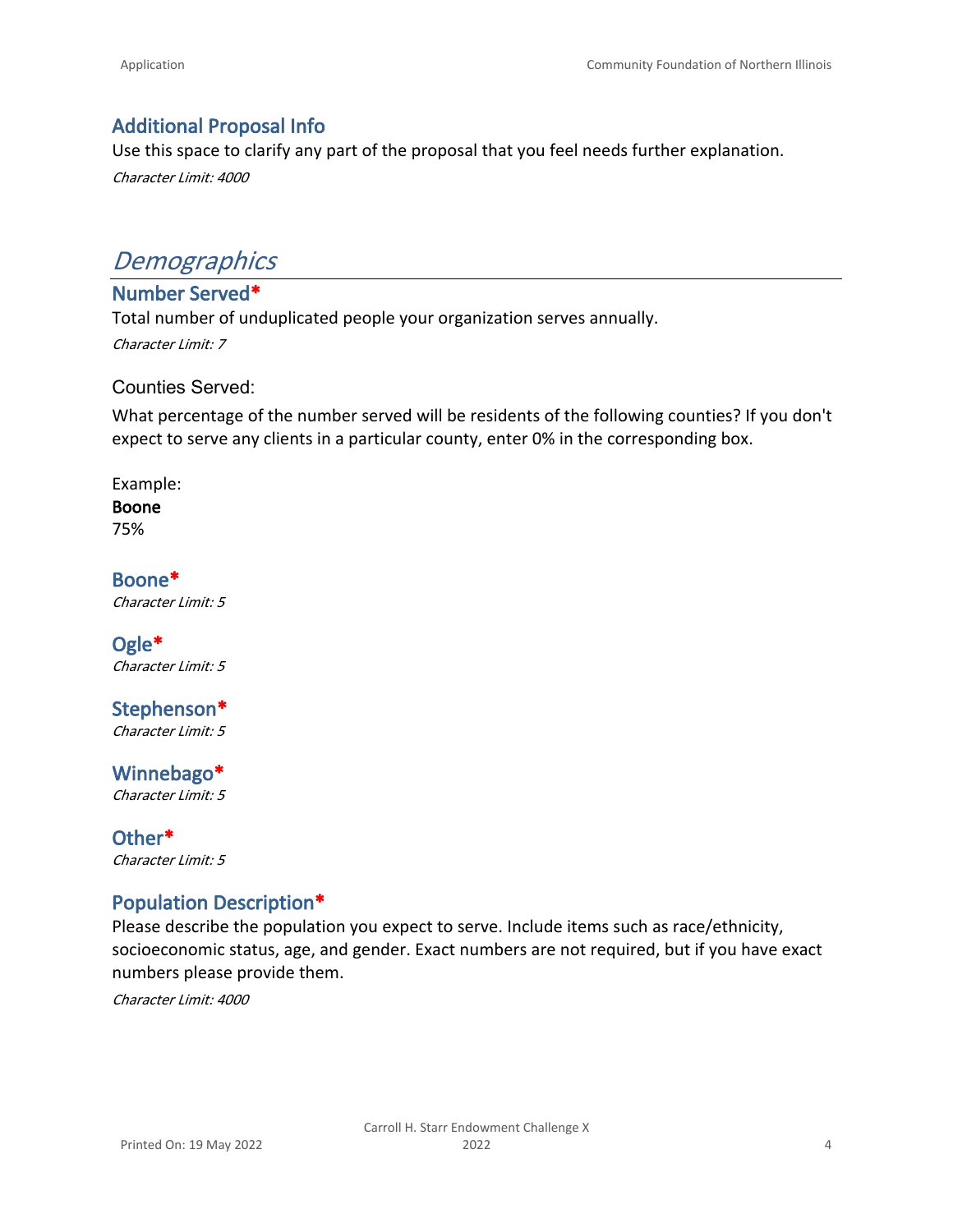# *Organizational Information*

**Organization Type\***

**Choices** 501(c)(3) Nonprofit Public University/College Religious Organization Unit of Government

## **Year Founded\***

This information can be automatically populated from your Nonprofit Profile on Guidestar.org. Applicants are encouraged to keep their profile up to date. If this information is not on your Profile, you may enter it.

*Character Limit: 250*

## **AKA**

AKA = Also Known As. This information can be automatically populated from your Nonprofit Profile on Guidestar.org. Applicants are encouraged to keep their profile up to date. If this information is not on your Profile, you may enter it.

*Character Limit: 250*

## **Organization County\***

In which county is your organization located?

### **Choices**

Boone Ogle Stephenson Winnebago **Other** 

## **Number of Staff\***

List the total number of staff, given in full-time equivalent (FTE) units. (For more information, visit [FTE Calculation](https://www.healthcare.gov/shop-calculators-fte/).)

*Character Limit: 100*

## **Organization's Board of Directors\***

Include a list of your organization's Board of Directors with affiliations and with the officers identified. You can either type this information in or upload a pdf.

*Character Limit: 4000 | File Size Limit: 2 MB*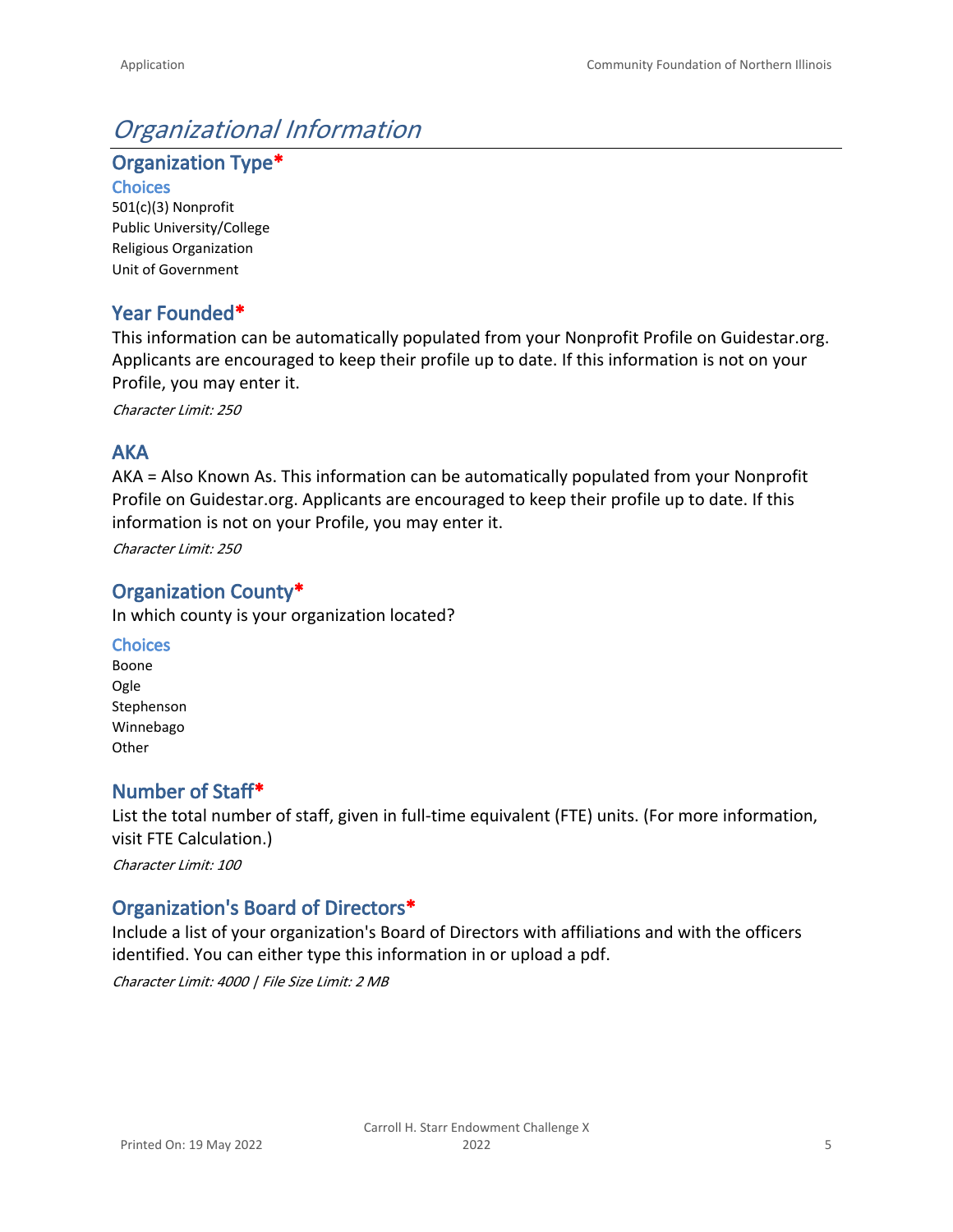## **Organization Logo**

Upload a high-quality logo for your organization. Logos must be in JPG, PNG, or PDF format. Follow these instructions:

- 1. Label the logo file that you intend to upload with the name of your organization. All applicants will be uploading into the same folder. Example: "Sierra Club.jpg".
- 2. [Click this link to access our dropbox.](https://www.dropbox.com/request/tBZrW03DEY1Bxs3J0sWk)
- 3. Click "Choose from computer" and select your logo file.
- 4. Once you've added your logo file, click "Upload". You'll know the upload is complete when you see a green check box on the screen and a message saying "Thanks! You're all done."

## **Organization Facebook**

Enter your Facebook profile address. For Example: (facebook.com/cfnil) *Character Limit: 2000*

## **Organization Twitter**

Enter your Twitter address. For Example: (twitter.com/The\_CFNIL) *Character Limit: 2000*

## **Organization Instagram**

Enter your Instagram address. For Example: (instagram.com/the\_cfnil) *Character Limit: 2000*

## **Mission Statement\***

This information can be automatically populated from your Nonprofit Profile on Guidestar.org. Applicants are encouraged to keep their profile up to date. If this information is not on your Profile, you may enter it.

*Character Limit: 10000*

# *Organization History and Accomplishments*

## **Organization History\***

Briefly summarize your organization's history. *Character Limit: 4000*

## **Current Programs\***

You may either upload a description of your current programs, such as a brochure (PDF format required), or type in a description.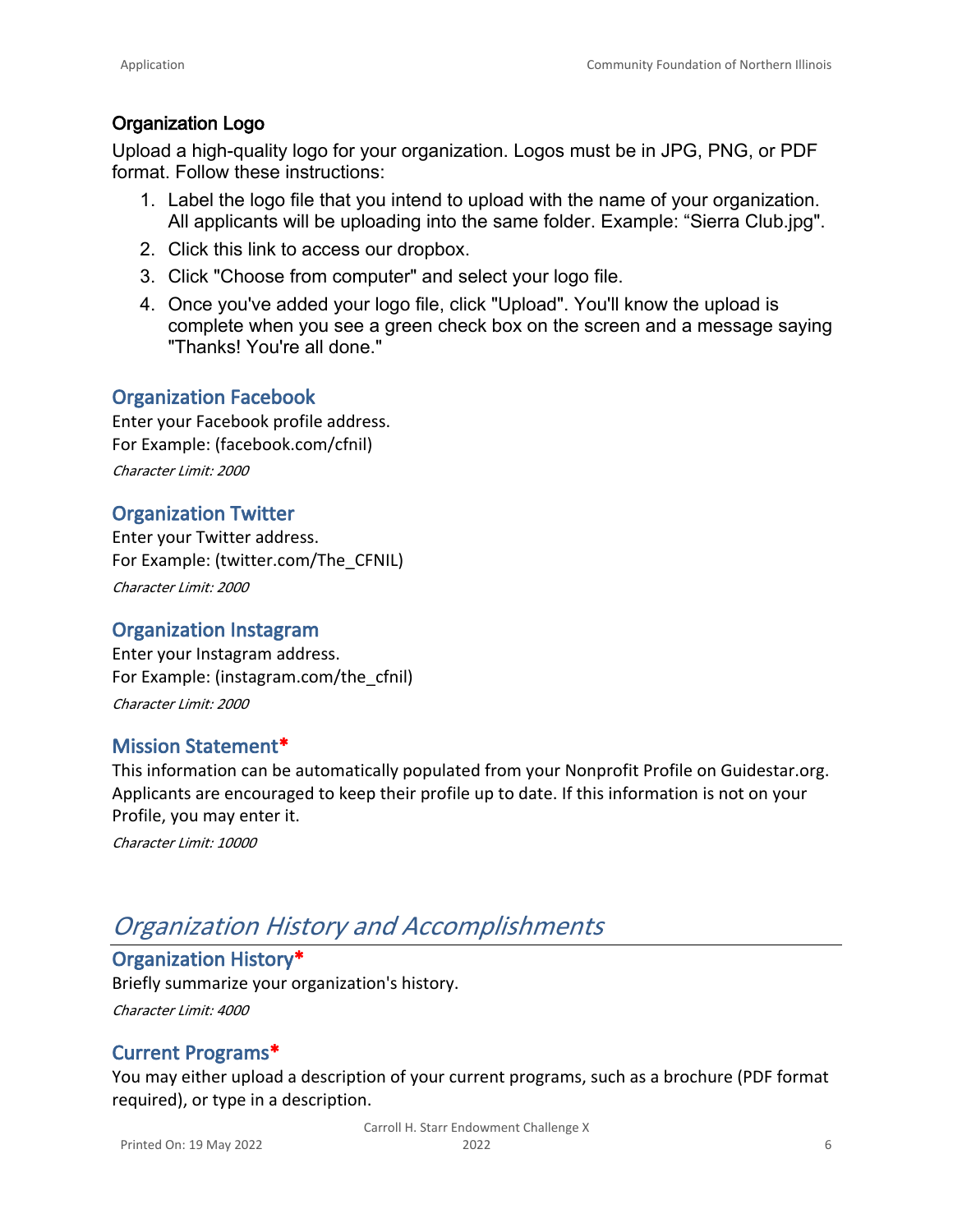*Character Limit: 4000 | File Size Limit: 2 MB*

### **Recent Accomplishments\***

Describe your organization's recent accomplishments. *Character Limit: 4000*

### **COVID-19 Impact\***

In the past year, how has the COVID-19 Pandemic impacted your organization and the people you serve? Consider financial, health-related, programmatic, and other factors. Compare your current status to where your organization was at the height of the pandemic. Do you feel like your organization is recovering?

*Character Limit: 4000*

## **Additional Organizational Info**

Use this space to clarify anything about your organization that you feel needs further explanation.

*Character Limit: 4000*

## *Organization Financial Information*

### **Year-to-Date Income Statement\***

Attach your organization's year-to-date income statement compared to budget. PDF format required.

*File Size Limit: 2 MB*

Please include your organization's audited financial statements for your two most recently completed fiscal years in the upload fields below. (If your organization does not complete an audit of your financials, or has not yet completed your audit for the most recently completed fiscal year, upload your organization's most recently completed 990 forms,)

### **Audit Most Recent\***

Upload the statement for your most recently completed fiscal year here. PDF format required. *File Size Limit: 5 MB*

### **Audit Next Recent\***

Upload the statement for your most recently completed fiscal year here. PDF format required. *File Size Limit: 5 MB*

## **Additional Org Financial Info**

Use this optional space to clarify anything about your organization's financials or financial documents.